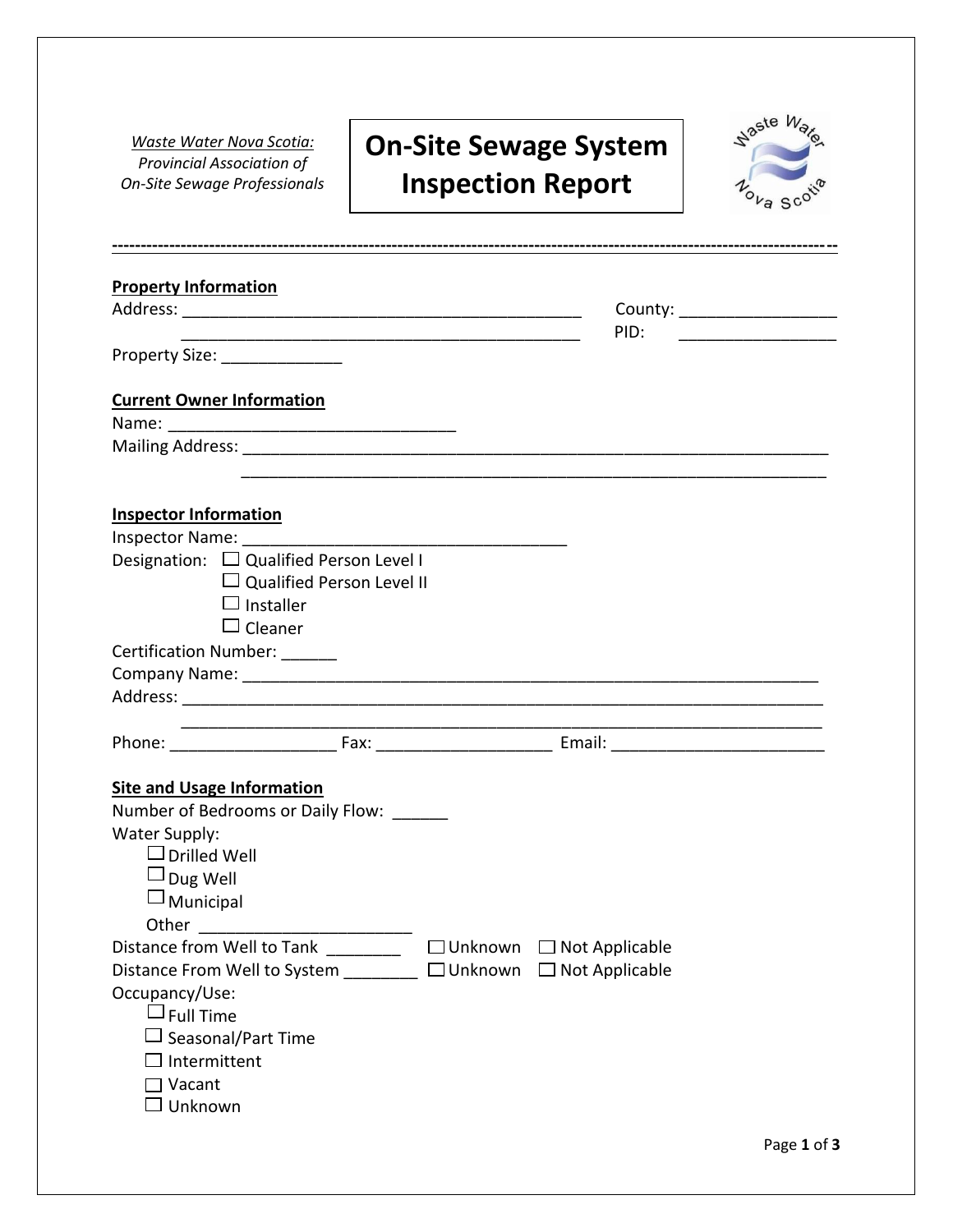| Water Softener □ Yes □ NO<br>Garbage Grinder □ Yes □ NO<br>Septic Installation Records Available $\Box$ Yes $\Box$ No<br>Repairs or alterations to the system since original installation $\Box$ Yes $\Box$ No $\Box$ Unknown<br>$\Box$ Yes $\Box$ No $\Box$ Unknown<br>Is system currently being serviced by a maintenance contract<br>Previous backups $\Box$ Yes $\Box$ No                                                                                                                                                                                                                                                                                                                                                                                                                                                                                                                                                                                                                                        |  |  |  |  |
|----------------------------------------------------------------------------------------------------------------------------------------------------------------------------------------------------------------------------------------------------------------------------------------------------------------------------------------------------------------------------------------------------------------------------------------------------------------------------------------------------------------------------------------------------------------------------------------------------------------------------------------------------------------------------------------------------------------------------------------------------------------------------------------------------------------------------------------------------------------------------------------------------------------------------------------------------------------------------------------------------------------------|--|--|--|--|
| <b>Visual Inspection</b><br>Tank present $\Box$ Yes $\Box$<br>Tank uncovered $\Box$ Yes $\Box$ No Number of access openings $\Box$<br>Depth of tank below ground surface ________ mm<br>Tank constructed of:<br>$\Box$ Cement<br>Plastic<br>$\Box$ Fiberglass<br>Other                                                                                                                                                                                                                                                                                                                                                                                                                                                                                                                                                                                                                                                                                                                                               |  |  |  |  |
| Number of compartments in tank □One □Two □Other<br>Estimated Tank capacity ____________________<br><b>Condition of Tank</b><br>Tank appears water tight $\Box$ Yes $\Box$ No<br>Inlet Baffle/Tee present □ Yes □ No<br>Outlet Tee present $\Box$ Yes $\Box$ No<br>$\Box$ Yes $\Box$ No<br>$\Box$ Filter serviced during inspection<br>Filter present<br>Liquid level before pumping<br>□ Normal □ Below Normal □ Above Normal<br>$\Box$ Could not be determined<br>Scum/Grease level before pumping $\Box$ Normal $\Box$ Below Normal $\Box$ Above Normal<br>$\Box$ Could not be determined<br>Sludge level before pumping □ Normal □ Below Normal □ Above Normal<br>$\Box$ Could not be determined<br>Date of last pumping $\frac{1}{\sqrt{1-\frac{1}{2}}}\sqrt{1-\frac{1}{2}}$ Unknown<br>Tank pumped during Inspection $\Box$ Yes $\Box$ No (if no, why?)<br>Liquid flowing back into tank from bed during pumping $\Box$ Yes $\Box$ No<br><b>Repairs Completed</b><br>$\Box$ Yes $\Box$ No<br>(if yes, describe) |  |  |  |  |
| Pump/Dosing Chamber Present $\Box$ Yes $\Box$ No (if yes) Tested<br>$\Box$ Yes $\Box$ No<br>$\Box$ Yes $\Box$ No (if yes) Tested<br>Alarm Present<br>$\Box$ Yes $\Box$ No                                                                                                                                                                                                                                                                                                                                                                                                                                                                                                                                                                                                                                                                                                                                                                                                                                            |  |  |  |  |
| $\Box$ Yes $\Box$ No<br>Disposal Field present<br>Disposal Field:<br>$\Box$ Contour<br>$\Box$ Sloping Sand Filter<br>$\Box$ Area Bed<br>$\Box$ Peat<br>$\Box$ Mound<br>Cesspool<br>Multiple Trench                                                                                                                                                                                                                                                                                                                                                                                                                                                                                                                                                                                                                                                                                                                                                                                                                   |  |  |  |  |

m

o

o

c

c

m

r

a

d

e

t